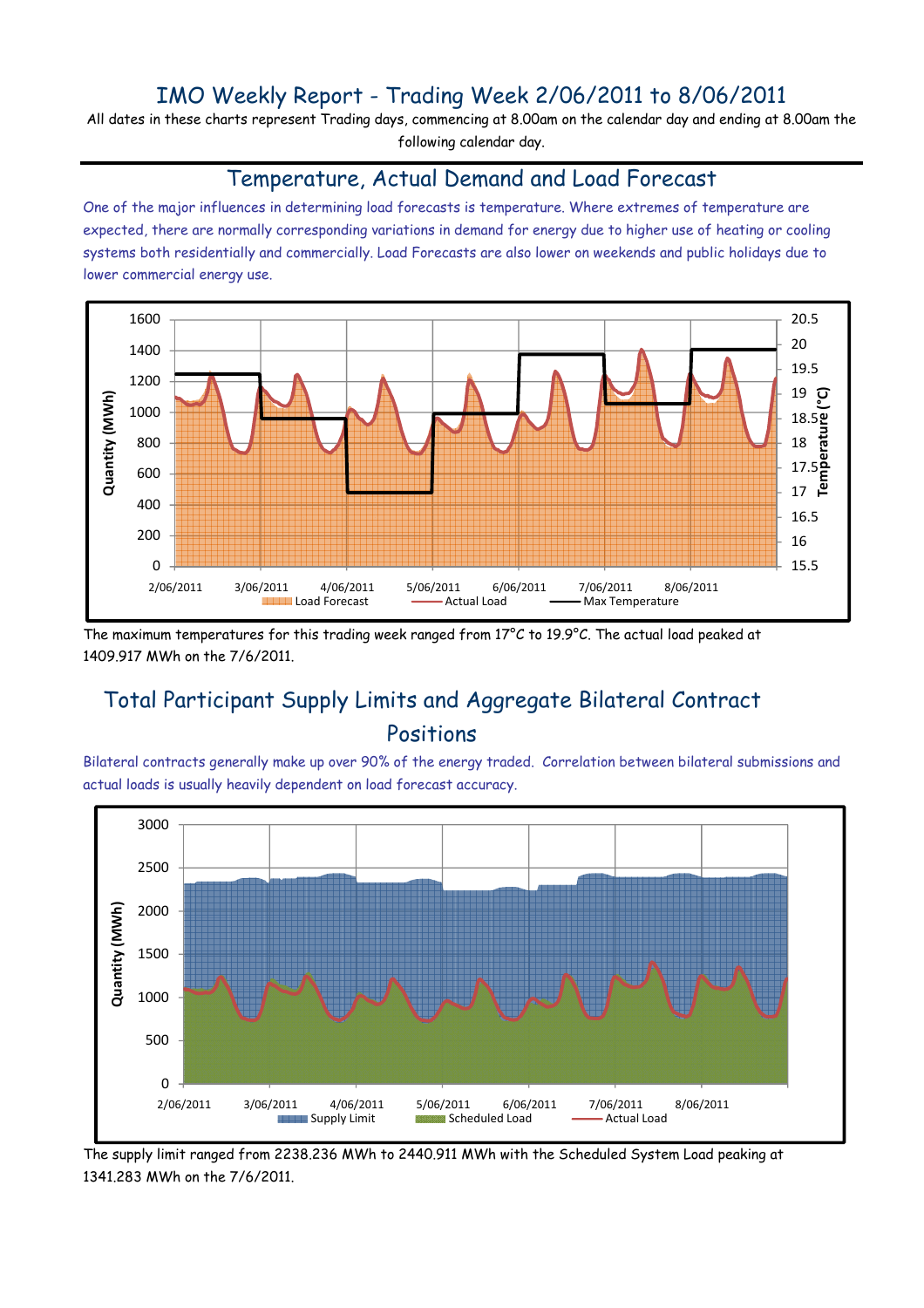### Net Balancing Market Trades

Bilateral contracts and STEM trading are generally based on the forecast energy requirements of Participants. When the forecast requirements are higher or lower than the actual requirements for a day, this Market energy must be bought and sold in the balancing mechanism. This graph shows the estimated net balancing trades.



The majority of the balancing activity this week occurred within Balancing Supply. The maximum balancing demand for the week reached 94.956 MWh on the 8/6/2011. The maximum balancing supply for the week reached -146.423 MWh on the 6/6/2011.

# Total Traded Energy

This chart represents a comparison between the total net energy that is traded in Bilateral Contracts, the STEM and the balancing mechanism. Balancing Supply represents cases in which the total contract position is greater than the demand and customers must supply energy back to balancing. Balancing Demand represents cases in which the total contract position is less than the demand and customers must purchase energy from balancing.



Total balancing supply equalled -13937.28 MWh whereas total balancing demand equalled 2375.64 MWh. The Total STEM Traded quantity was 13079.874 MWh, with the STEM Clearing Quantity ranging between 1.1 MWh and 96.833 MWh.